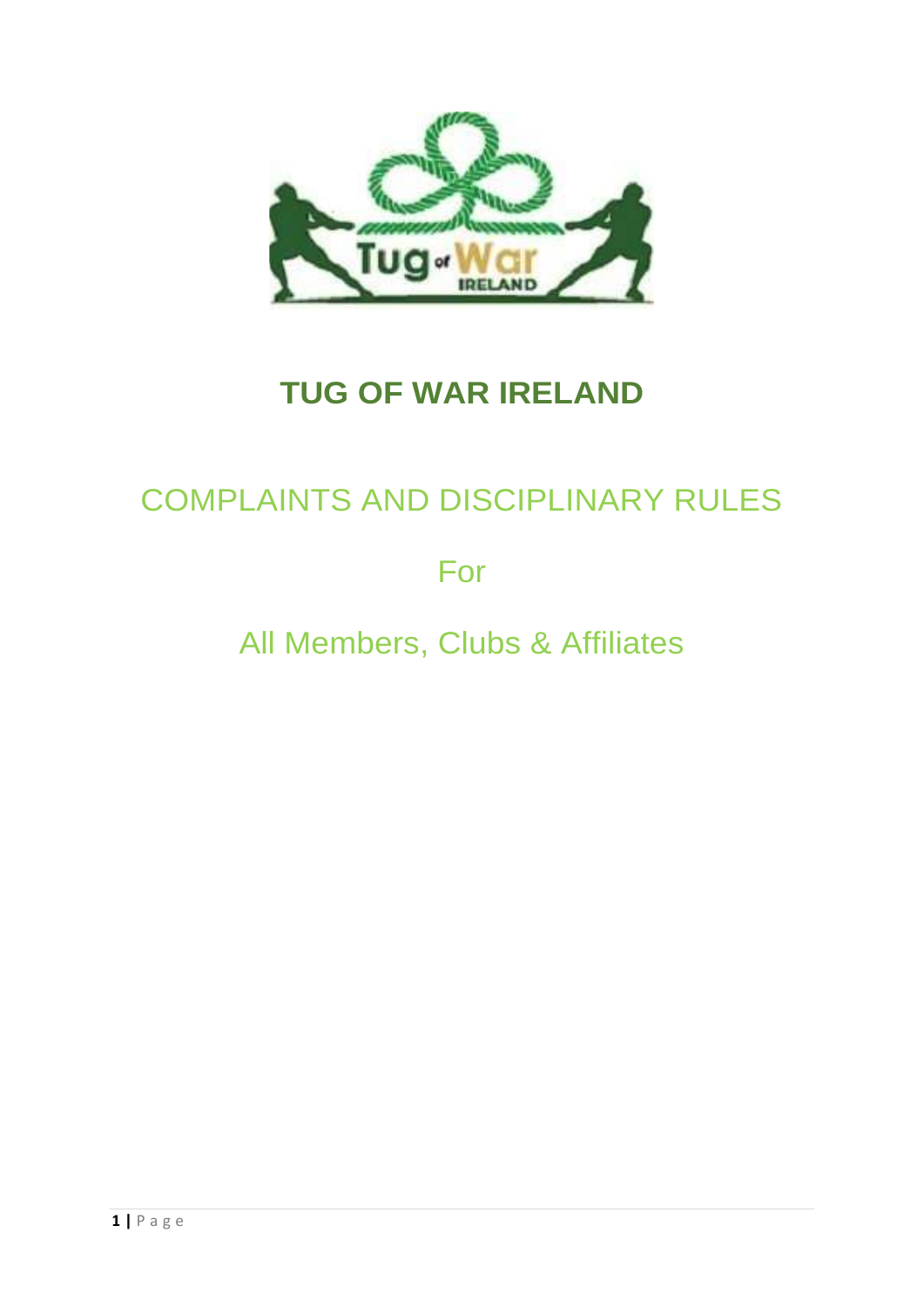| Revision     | <b>Date</b> | <b>Amendments</b>      | <b>Approved by</b> |
|--------------|-------------|------------------------|--------------------|
| $\mathbf{1}$ | 20.12.2021  | Introduction of policy |                    |
|              |             |                        |                    |
|              |             |                        |                    |
|              |             |                        |                    |
|              |             |                        |                    |
|              |             |                        |                    |
|              |             |                        |                    |
|              |             |                        |                    |
|              |             |                        |                    |
|              |             |                        |                    |
|              |             |                        |                    |
|              |             |                        |                    |
|              |             |                        |                    |
|              |             |                        |                    |
|              |             |                        |                    |
|              |             |                        |                    |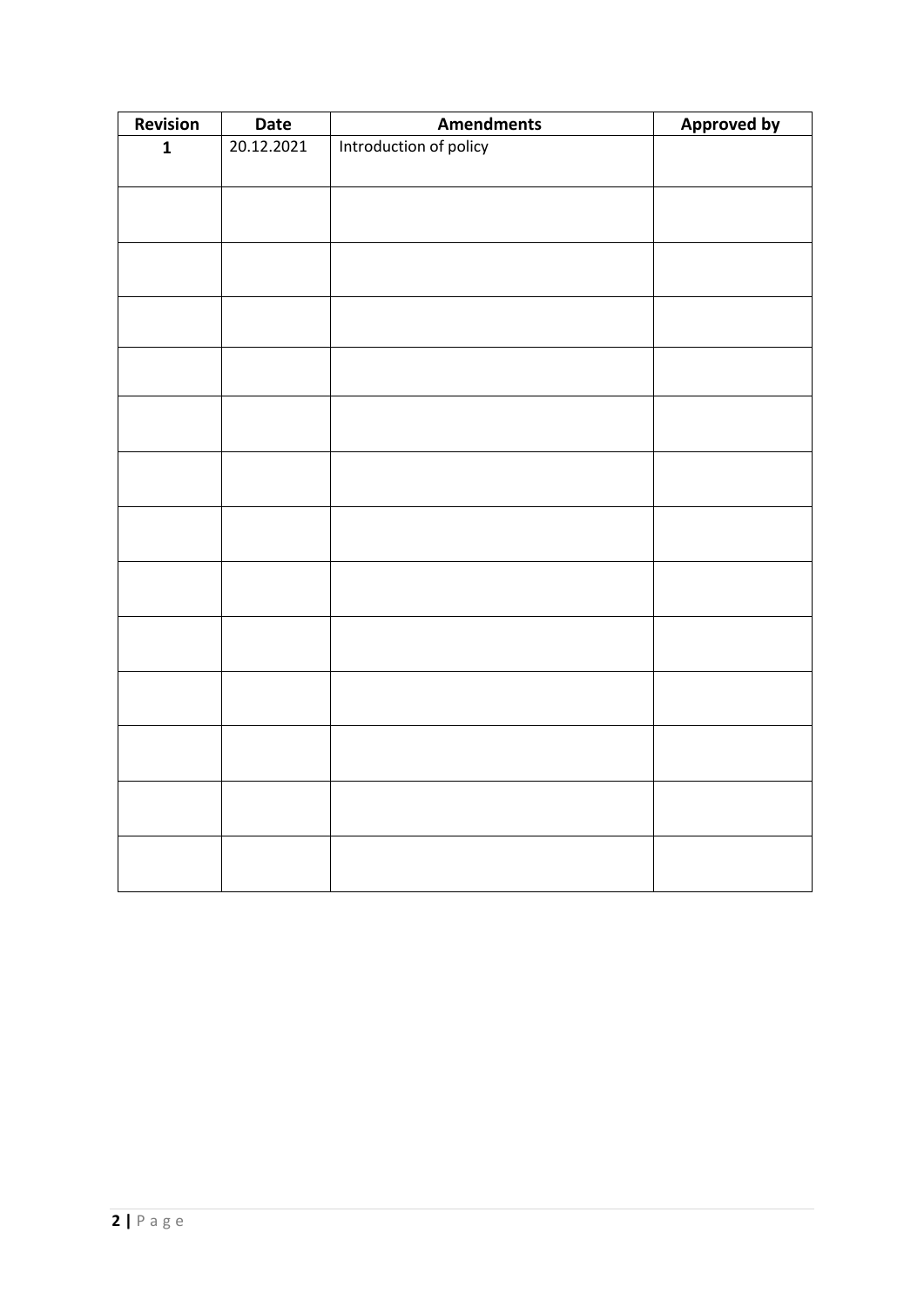## **COMPLAINTS AND DISCIPLINARY RULES**

## **CONTENTS**

|     | PART ONE - THE RULES      |  |
|-----|---------------------------|--|
| 1.0 |                           |  |
| 1.4 |                           |  |
| 2.0 |                           |  |
| 3.0 |                           |  |
|     |                           |  |
|     |                           |  |
|     |                           |  |
|     |                           |  |
| 4.0 |                           |  |
|     |                           |  |
|     | PART TWO - THE PROCEDURES |  |
|     |                           |  |
|     |                           |  |
| 1.0 |                           |  |
| 2.0 |                           |  |
| 2.2 |                           |  |
| 2.3 |                           |  |
| 2.4 |                           |  |
| 3.0 |                           |  |
| 3.1 |                           |  |
| 3.2 |                           |  |
| 4.0 |                           |  |
| 5.0 |                           |  |
| 6.0 |                           |  |
| 7.0 |                           |  |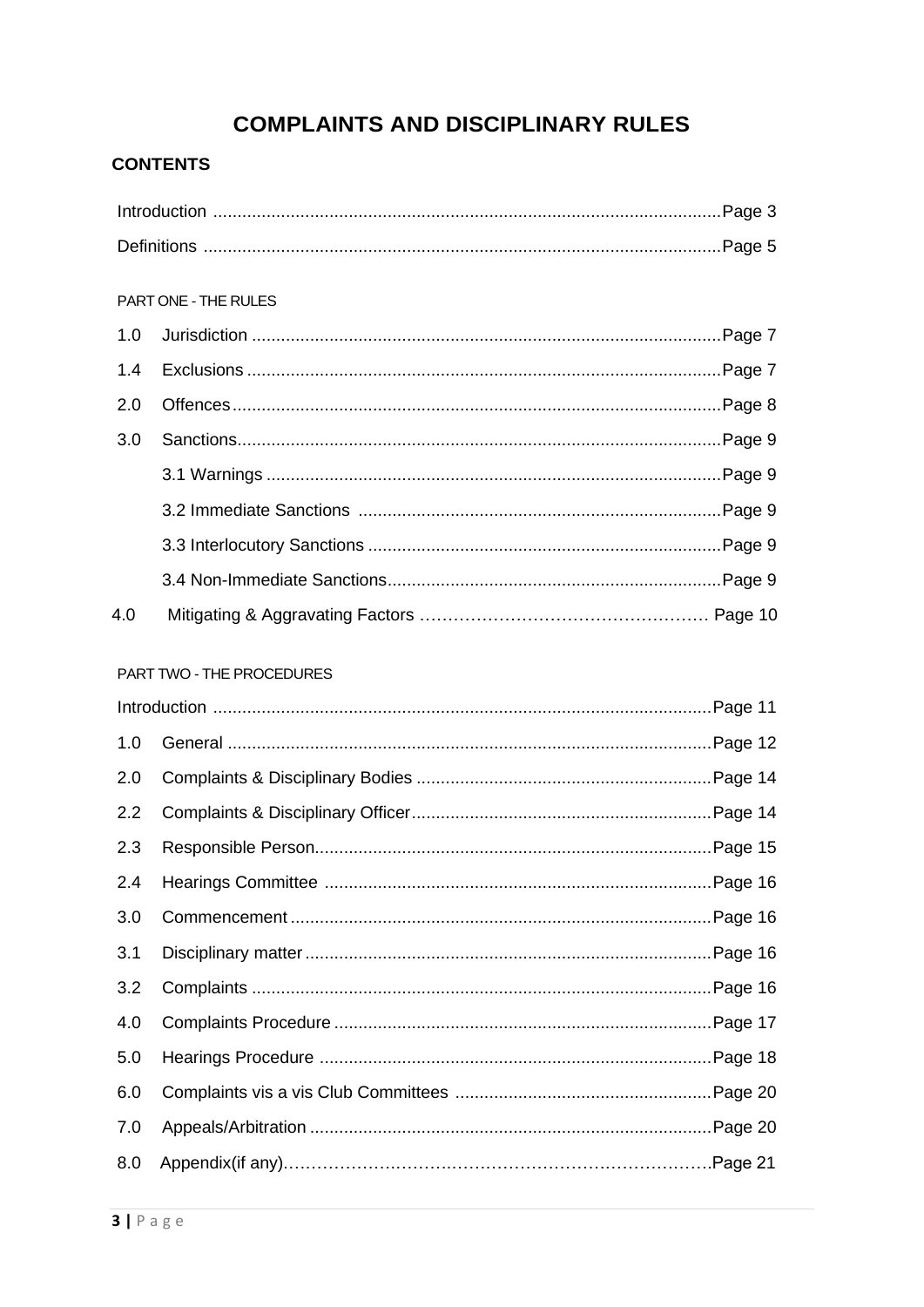#### **INTRODUCTION**

Tug of War Ireland (TOWI) works closely with volunteers promote the sport of Tug of War in Ireland.

These rules and procedures deal with complaints and disciplinary matters within our organisation. In line with the recent incorporation and updating of our Constitution, we are revising the rules and procedures relating to complaints and disciplinary matters.

These rules help ensure all participants in our sport can participate for fun, safely and in the spirit of fair play.

There are (i) Rules and (ii) Procedures.

- (i) The Rules clarify what gives rise to a Complaint or disciplinary action, and what sanction can be imposed.
- (ii) The Procedures explains the step by step stages of the complaints and disciplinary process from start to finish. It is a guideline for the Hearings Committee as well as Complainants and Respondents as to how the process for a complaint or disciplinary matter commences and finishes.

It is the right of a member of TOWI to make a complaint where standards of care, treatment and practice are perceived to fall short of what is acceptable and should be expected. Likewise, it is the right of TOWI clubs and TOWI itself to take disciplinary action against a member and other units for any act or omission for breaches of these Rules or any other rules, codes or regulations of TOWI or TWIF.

Amendments may be made from time to time to these Rules and Procedures so long as these amendments do not conflict with the TOWI Constitution. Any penalty imposed on an individual or unit shall be operative throughout TOWI until the penalty period has ceased.

These Rules allow for the inclusion of the TWIF rules.

Any complaint entering the process can now be referred directly to mediation. There is also a limited external right of appeal to Sports Dispute Solutions Ireland (SDSI), once all internal avenues of appeal have been addressed. SDSI is an independent arbitral body which was set up by the Federation of Irish Sport in 2005. TOWI has signed up to SDSI arbitration. SDSI arbitration is a sport specific independent arbitral tribunal which has jurisdiction to hear the appeals of decision making bodies within a National Governing Body. It is binding on all TOWI members.

These Rules and Procedures are not an appropriate mechanism for dealing with certain complaints such as allegations of physical or sexual abuse or other potential child abuse issues for which other procedures exist using the appropriate statutory authorities. In respect of allegations of physical or sexual abuse or other potential child abuse issues parties are referred to the Code of Ethics and Good Practice for Youth Sport as amended from time to time.

All persons who administer Complaints and disciplinary matters at any level in TOWI shall not be liable to the Parties for any act or omission in connection with their function, role or service provided by such persons in relation to the administration of complaints and disciplinary matters.

If there is an omission in these rules, then the Complaints & Disciplinary Bodies shall decide in accordance with the TOWI custom or, in the absence of custom, in accordance with the spirit of the rules. TOWI may review and amend these Rules and Procedures from time to time, particularly where legislative updates or legal developments require it, including any fees payable.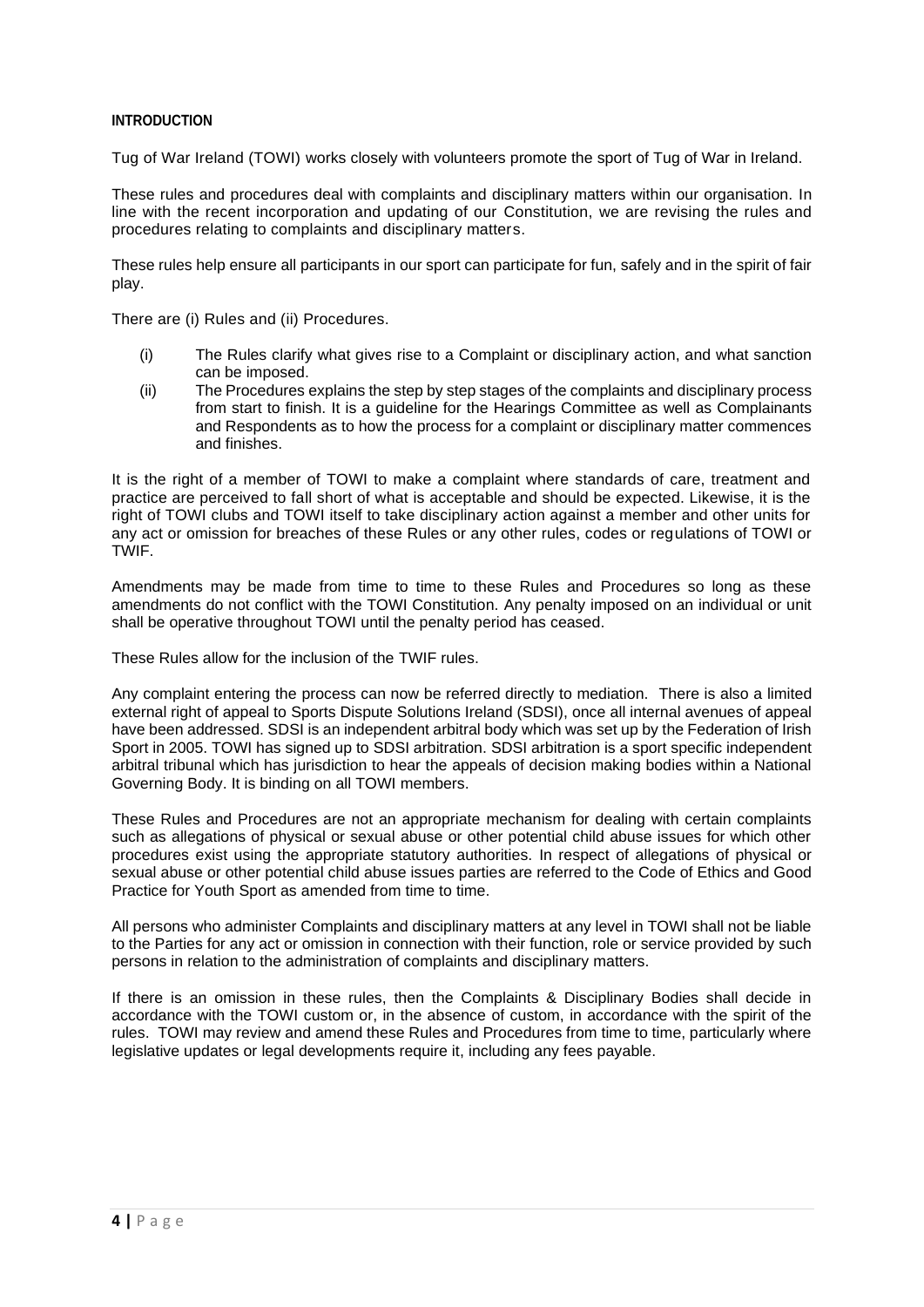## **DEFINITIONS**

**Affiliate Member:** means an Affiliate Member as defined in the TOWI Constitution.

**Board:** means the members of the Board for the time being of TOWI.

**Code of Ethics:** means the TOWI Code of Ethics and Good Practice for Youth Sport in TOWI based on the Sport Ireland Code of Ethics and Good Practice and as amended from time to time

**Complaint:** means an expression of discontent in writing, accompanied by all relevant documentation in support of the complaint and the appropriate fee.

**Complainant:** means the person making the complaint.

**Complaints and Disciplinary Officer ("CDO"):** means the individual member appointed to receive and investigate Complaints and disciplinary matters.

**Complaints and Disciplinary Bodies:** means the Complaints & Disciplinary Officer and Hearings **Committee** 

**Disciplinary Report:** means a report from an official/judge/Responsible Person or any clarification or addition thereto

**Hearings Panel:** means the persons appointed pursuant to Rule 2.4.1 from which the Complaints and Disciplinary Committee shall be constituted. The hearings panel shall consist of a minimum of 5 persons and a maximum of 9 persons.

**Hearings Committee:** means the persons appointed to hear a Complaint / Disciplinary matter.

**Club:** means any Club as defined in the TOWI Constitution.

**Event:** means any Club, or TOWI national or international event which means any training session, competition or TOWI educational course.

**First Instance Matter:** means a matter that is within the first instance jurisdiction of TOWI because it falls within one of the following categories:

- a. a serious claim or allegation which, if substantiated, has the possibility of bringing TOWI into disrepute;
- b. a majority of a Club involved in the decision to bring a Complaint against a Member to the extent that the Club or Region could not form a Complaints and Disciplinary Committee that would be free from conflicts of interest; or
- c. a complaint is brought by a Member against a Club Committee as a whole such that the Club could not form a Complaints & Disciplinary Committee that would be free from conflicts of interest.
- d. a complaint relating to a National event or occurring at a National High-Performance Centre

#### **TOWI:** means **TOWI Limited.**

**Member:** means Member of TOWI as defined in the TOWI Constitution.

**Officer:** means the officers of the Board as set out in the Constitution and includes a person who holds an executive position on a Club or Provincial Committee or TOWI, normally the Chairperson, Treasurer and Secretary.

**Official:** means any person who officiates at or assists in the running of a competition.

**Parent:** means the legally appointed person responsible for a child – parent or guardian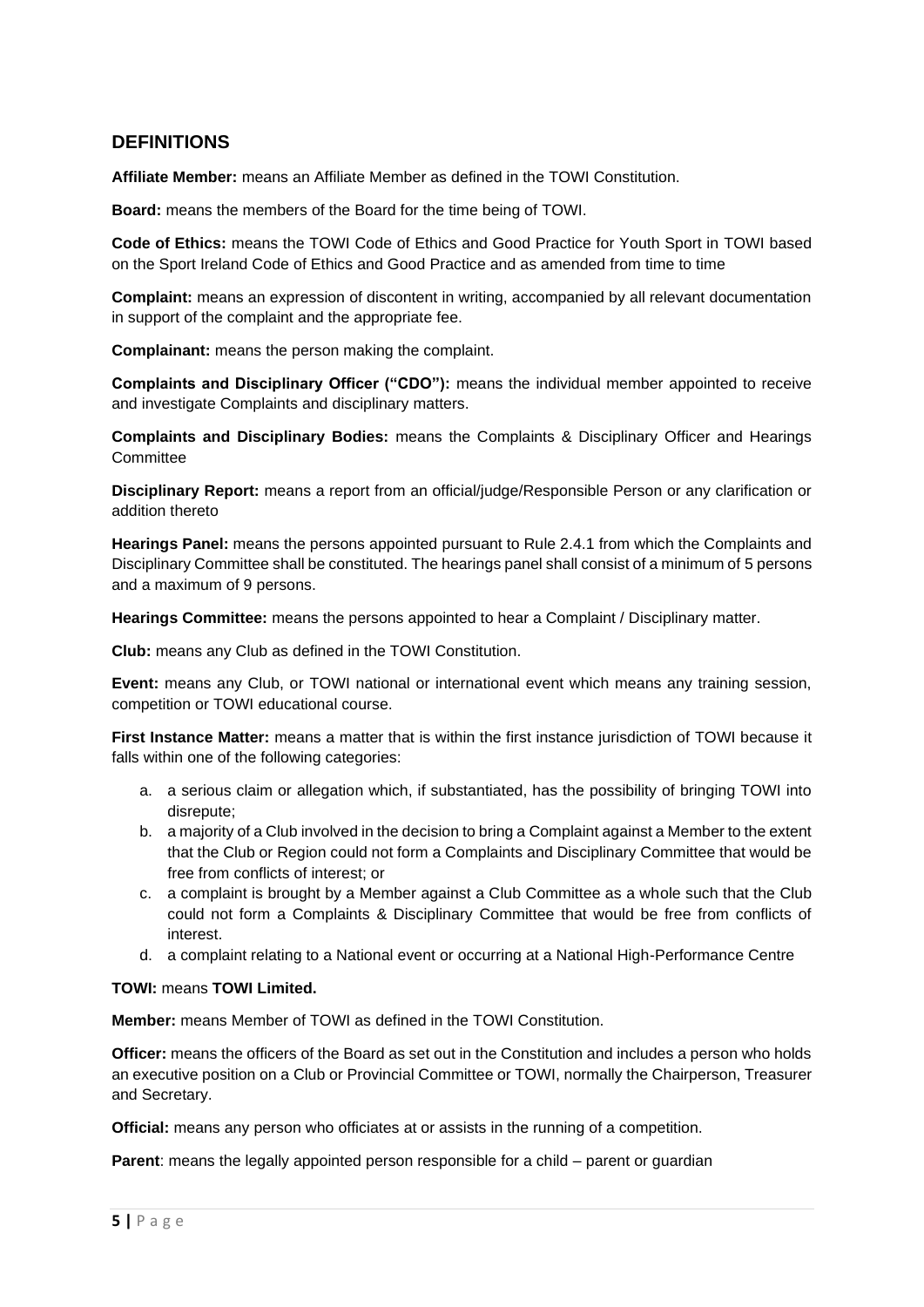**Participant:** means any member or person who participates in activities organised or sanctioned by TOWI in any capacity, including but not limited to a puller, official coach, manager, doctor, or spectator.

**Procedures:** means these TOWI Complaints and Disciplinary Procedures.

**Respondent:** means the person responding to or the subject of a complaint or disciplinary action

**Responsible Person:** means the Member in ultimate authority over a Member, team or delegation at an Event. At a training session, the club appointed coach is the Responsible Person. At a national competition, Team Coach is the Responsible Person. At an international competition the head of the team delegation as appointed by the HPU shall be the Responsible Person.

**Spectator:** means any person who neither participates in nor officiates at an event but who attends in a capacity to support a participant or participants.

**Unit:** means any team, province, association, club or committee or sub-committee or other grouping within TOWI.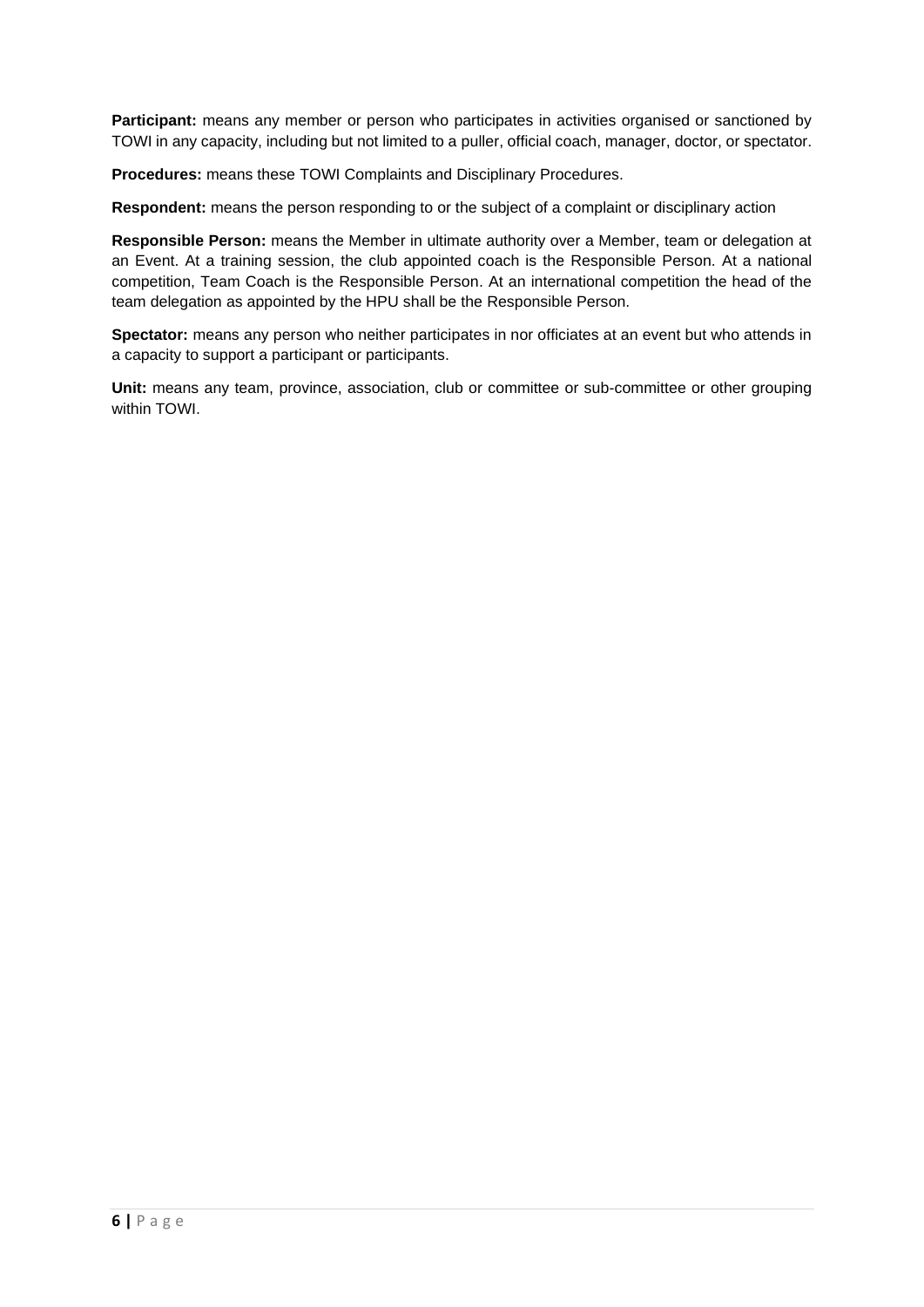#### **PART 1**

#### **Complaints and Disciplinary Rules ('the Rules')**

#### **1. JURISDICTION**

#### **1.1 General**

In addition to the offences under these Rules, any complaint or disciplinary matter arising out of, under or in connection with any breach of or any act or omission prohibited in any other TOWI rules (including the rules list below), will be dealt with under these Rules and Procedures: -

- (i) TOWI Code of Conduct
- (ii) TOWI Code of Ethics
- (iii) TOWI Constitution
- (iv) TWIF Rules and Regulations and Statutes

These Rules should not impact on competition rules or Judges decisions in respect of competitions. In the absence of a specific provision in these Rules or in other disciplinary provisions of the TWIF Regulations, the Complaints and Disciplinary Bodies shall rule according to the general principles appearing in these Rules or, failing that, according to the general principles of Irish law.

1.2 The following natural and legal persons agree to and are subject to these rules:

- (a) Member (as defined in Constitution)
- (b) Participant in an Event
- (d) Any Unit
- 1.3 The Rules apply in respect of:
	- (a) Complaints against any natural or legal persons as set out in paragraph 1.2
	- (b) Disciplinary matters against any natural or legal persons as set out in paragraph 1.2
- 1.4 Exclusions:
	- (a) Employment and quasi employment contractual disputes.
	- (b) Complaints or disciplinary matters relating to persons sitting on the Board or other committees of the Board. Such Complaints shall be referred to an ad hoc Hearings Committee composed of non-Members who shall be appointed by the CDO. The hearing of any such Complaints or disciplinary matters shall otherwise be conducted in accordance with these Rules and Procedures.
	- (c) Allegations of child abuse. Such Complaints shall be referred to the statutory authorities by the Children's officer without prejudice to exercising the powers as specified in Clause 3.3.
	- (d) Criminal matters. Such Complaints shall be referred to the statutory authorities.
	- (e) Anti-doping matters. Such Complaints shall be dealt with in accordance with the Irish Anti-Doping Rules.
	- (f) Competition administration.

#### **2. OFFENCES**

Breach of any the rules, statutes, codes, regulations and Codes of Ethics more specifically provided in rule 1.1.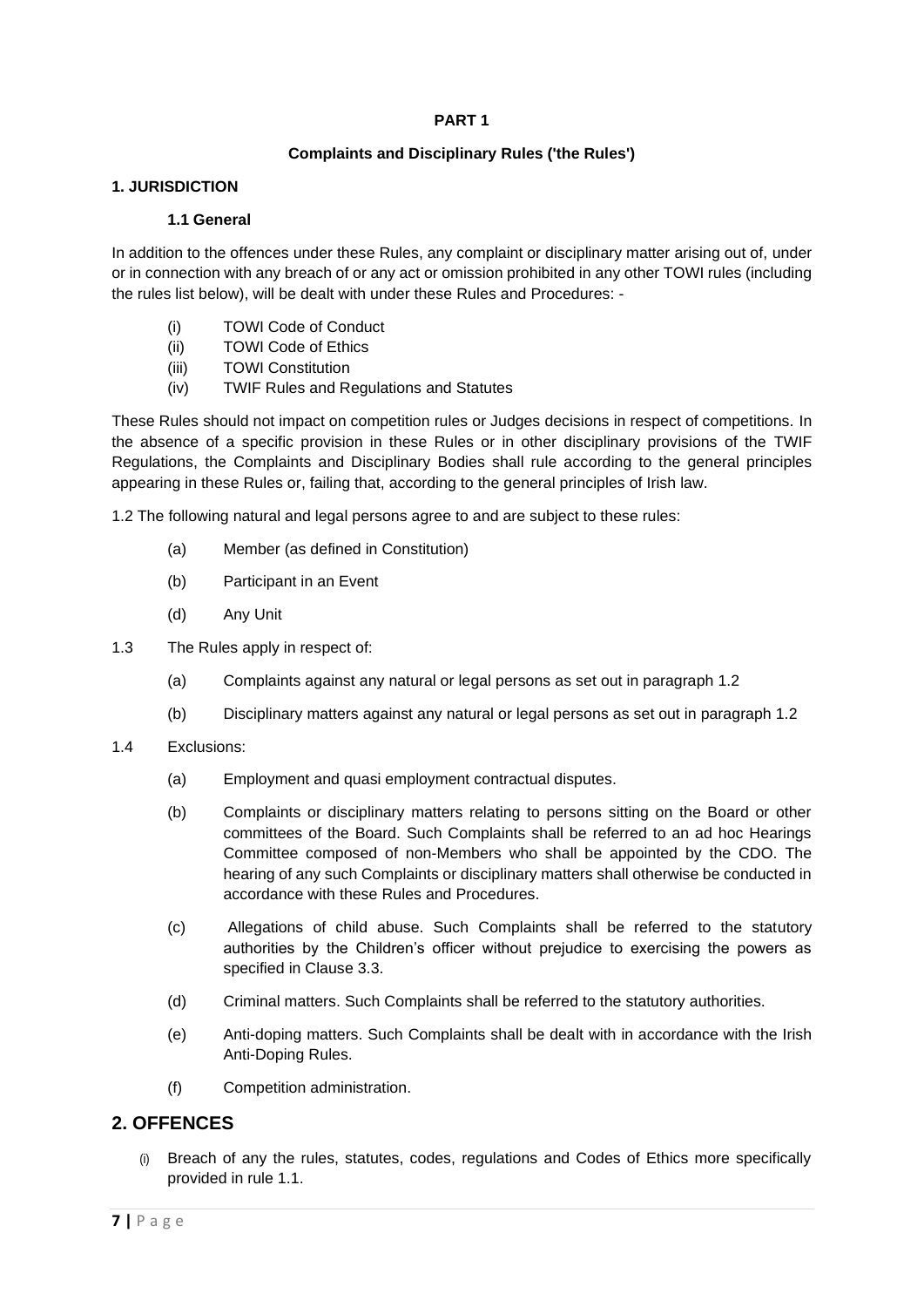- (ii) Aggressive or threatening behaviour
- (iii) Offensive behaviour to other pullers, judges or TOWI officials
- (iv) Unsportsmanlike behaviour
- (v) Violation of instructions and directives from TOWI officials
- (vi) Damaging the dignity of a person or a group of persons, in any way whatsoever, in particular due to his colour, race, handicap, sex, sexual orientation, religion or ethnic origin;
- (vii) Violation of contractual obligations towards TOWI.
- (viii) Cheating
- (ix) Fighting
- (x) Inciting hatred or violence
- (xi) Bullying
- (xii) Ineligibility including but not limited to age and club affiliation.
- (xiii) Intimidation or threats
- (xiv) Coercion
- (xv) Discrimination
- (xvi) Foul language
- (xvii) Disparaging comments
- (xviii)Forgery or falsification
- (xix) Corruption
- (xx) Acts or omissions bringing the sport of tug of war into disrepute
- (xxi) Alcohol or substance abuse by minor Members at an Event
- (xxii) Criminal investigation for indictable offences
- (xxiii)Criminal conviction likely to bring TOWI into disrepute.
- (xxiv)Mischievous or vexatious Complaints
- (xxv) Participation at an Event without the permission of TOWI.
- (xxvi)Purporting to represent TOWI without the permission of TOWI
- (xxvii) Taking part in a competition or display organised by a club or committee not affiliated to TOWI with the exception of those sanctioned events listed in the Rules and Regulation.
- (xxviii) Other

## **3. SANCTIONS**

#### **3.1 Warnings**

A CDO or a Responsible Person may issue the following warnings (a Responsible Person may only do so at an Event): -

- a) First verbal warning
- b) Second verbal warning
- c) Written Warning

#### **3.2 Immediate Sanctions**

The following Immediate Sanctions may be imposed by on a Participant at an Event: -

- a) Suspension from the Event
- b) Expulsion\* from the Event

\* Expulsion from an Event at any level shall automatically prevent the Respondent from participating in the next two Events at that level in which the Respondent is due to participate

#### **3.3 Interlocutory Sanctions**

a) On confirmation that a Respondent is under criminal investigation for an indictable criminal offence, which if proven, is likely to bring the Club, or TOWI into disrepute, then the Hearings Committee shall be empowered to suspend a Respondent from membership and/or from future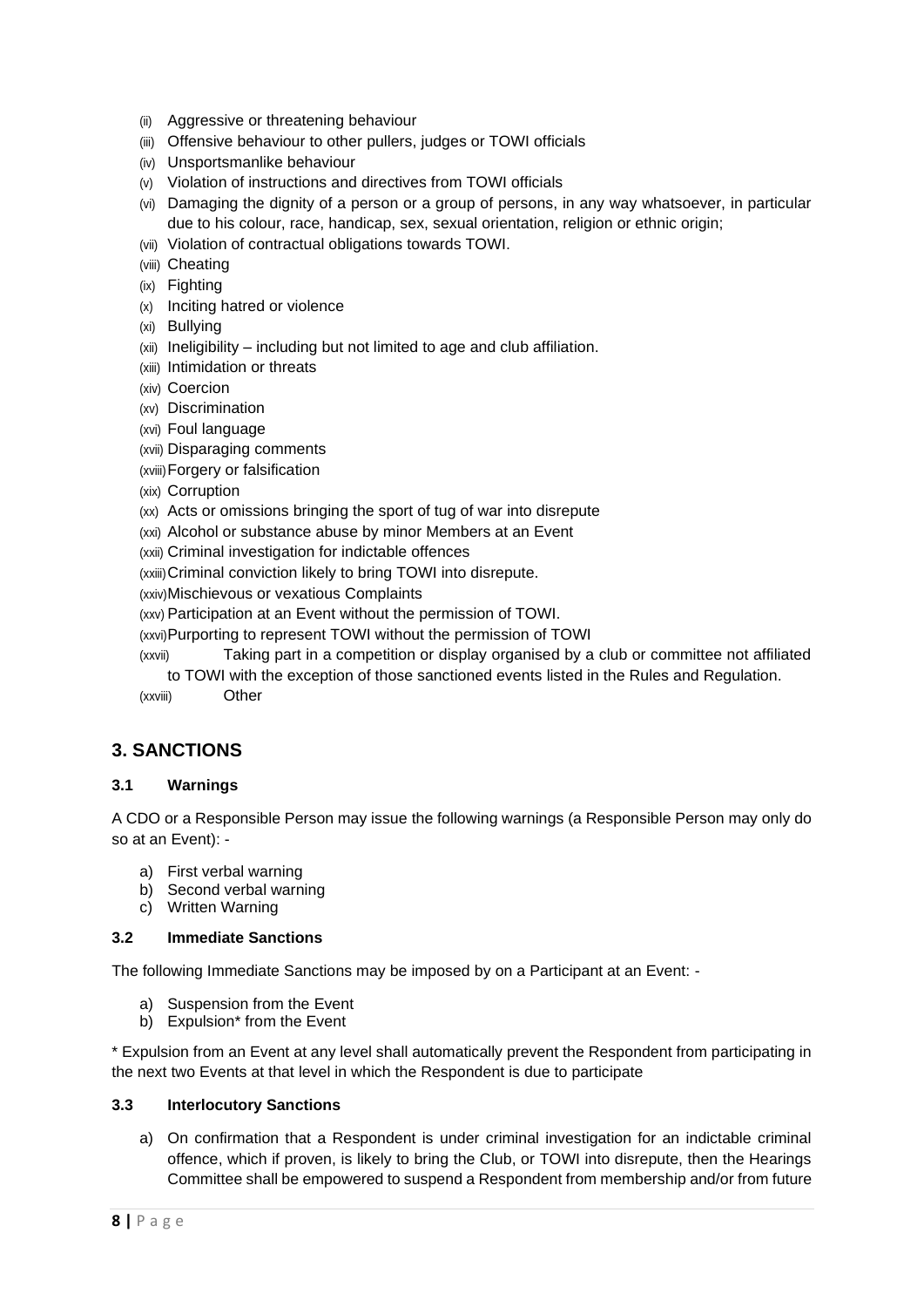participation in a Club, or national Event and/or from attending a Club or national building pending the outcome of a criminal investigation but without necessarily convening an oral hearing on the matter.

b) A Hearings Committee shall be empowered to impose a suspension on a Respondent pending the determination of a Complaint where in the opinion of the Hearings Committee the gravity of the Complaint received shall warrant immediate suspension.

#### **3.4 Non-Immediate Sanctions**

- a) The Hearings Committee has sole jurisdiction to impose a Non Immediate Sanction.
- b) Non-Immediate Sanctions may only be imposed by a Hearings Committee following a decision on foot of an oral hearing.
- c) The following Non-Immediate Sanctions may be directed or imposed by a Hearings Committee:
	- (i) Apology
	- (ii) Reprimand
	- (iii) Written warning
	- (iv) Fine
	- (v) Suspension from participation in an Event or in a team for a specified duration or number of Events
	- (vi) Suspension from Membership/ Affiliation
	- (vii) Expulsion from Membership/ Affiliation
	- (viii) Suspension of use of brevets or diplomas awarded
	- (ix) Suspension from coaching
	- (x) Suspension/expulsion from office of a person on the TOWI Board
	- (xi) Cancellation of results of a competition
	- (xii) Obligation to restore the financial benefits and prizes received.
	- (xiii) Restriction from attending Events.
	- (xiv) Completion of an education or training course

## **4. MITIGATING AND AGGRAVATING FACTORS**

4.1 A Hearings Committee shall take into account mitigating and aggravating factors once a decision on culpability is reached but prior to the imposition of a sanction.

- 4.2 A Hearings Committee shall take into account the following factors:
	- (i) Age
	- (ii) Cooperation
	- (iii) Prior warnings
	- (iv) Repeat offences
	- (v) Apology made
	- (vi) Remorse
	- (vii) Gravity of offence
	- (viii) Effect on victim
	- (ix) Effect of sanction on Respondent
	- (x) Any other factor deemed relevant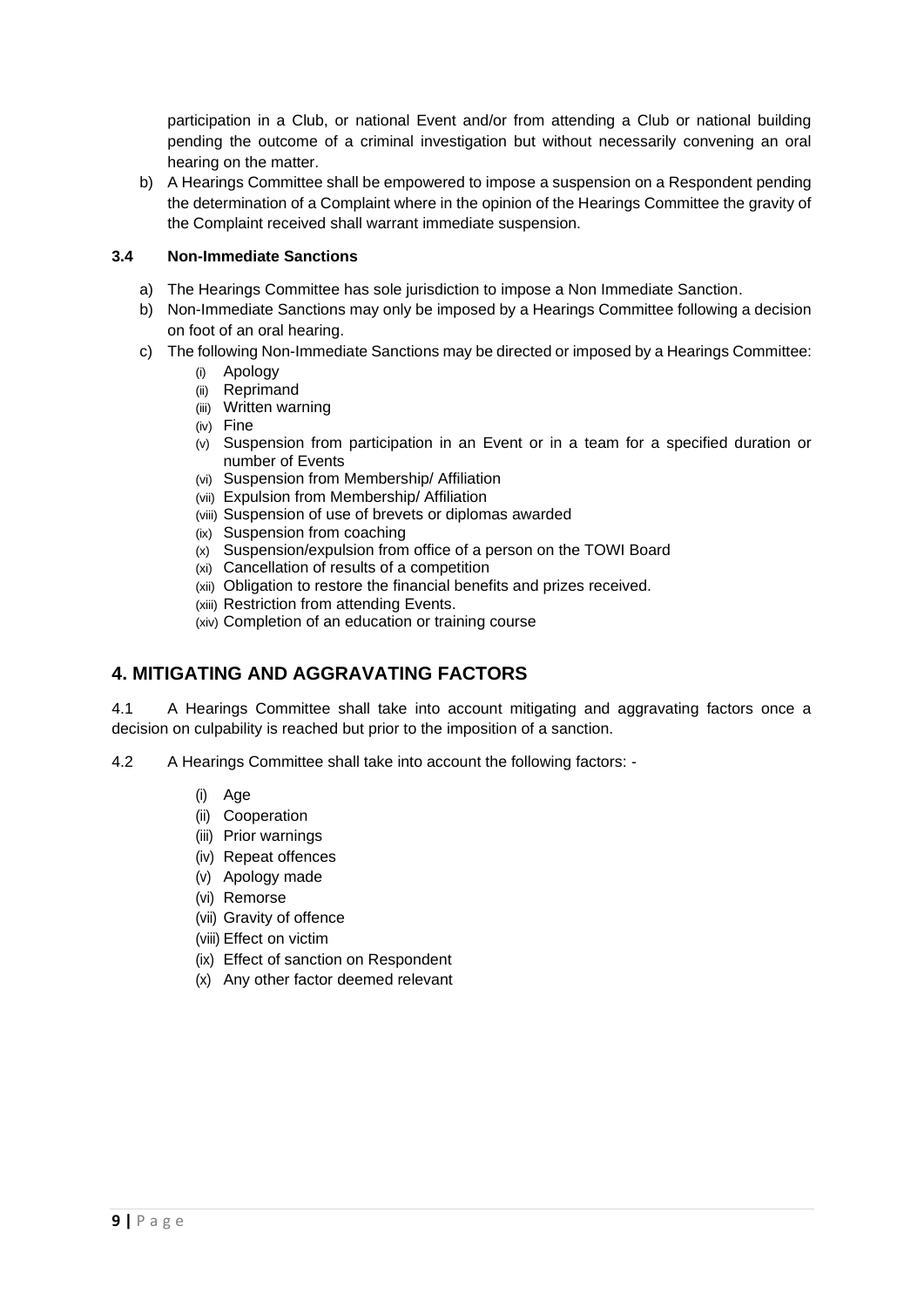## **PART 2**

## **Complaints and Disciplinary Procedures ("the Procedures")**

## **1. INTRODUCTION**

The procedures are to be used in respect of (i) complaints and (ii) disciplinary matters.

The Procedures set out below are intended to provide a step by step guideline as to how a Complaint or disciplinary matter should be commenced, investigated, decided on and appealed.

Before the Formal Complaints procedures are instigated, Members must consider whether the matter can be dealt with informally first. Any complaint that comes before the CDO, may be referred to mediation at the discretion of the CDO. If the mediation process does not lead to a satisfactory conclusion then the Formal Complaints procedure may be adopted upon application by either party.

While TOWI is supportive of informal resolution of complaints, TOWI does not take any responsibility for the outcome of such informal procedures.

Complaints relating to incidents at a certain level e.g. club level should be dealt with by that club. Complaints and disciplinary matters occurring at national level shall be dealt with by the TOWI CDO at first instance.

The primary function of the CDO is to process and investigate Complaints and process disciplinary matters.

The primary function of the Hearings Committee is to hear evidence in respect of a Complaint or disciplinary matter, to decide on culpability and to impose a sanction.

In so far as there may be minor technical breaches of these Procedures, Complainants and Respondents must recognise that laymen, who are volunteers may on occasion administer justice robustly and such breaches as such do not constitute cause for dismissal on appeal of a decision.

If either party is dissatisfied with the final outcome, then they may appeal the matter to Just Sport Ireland.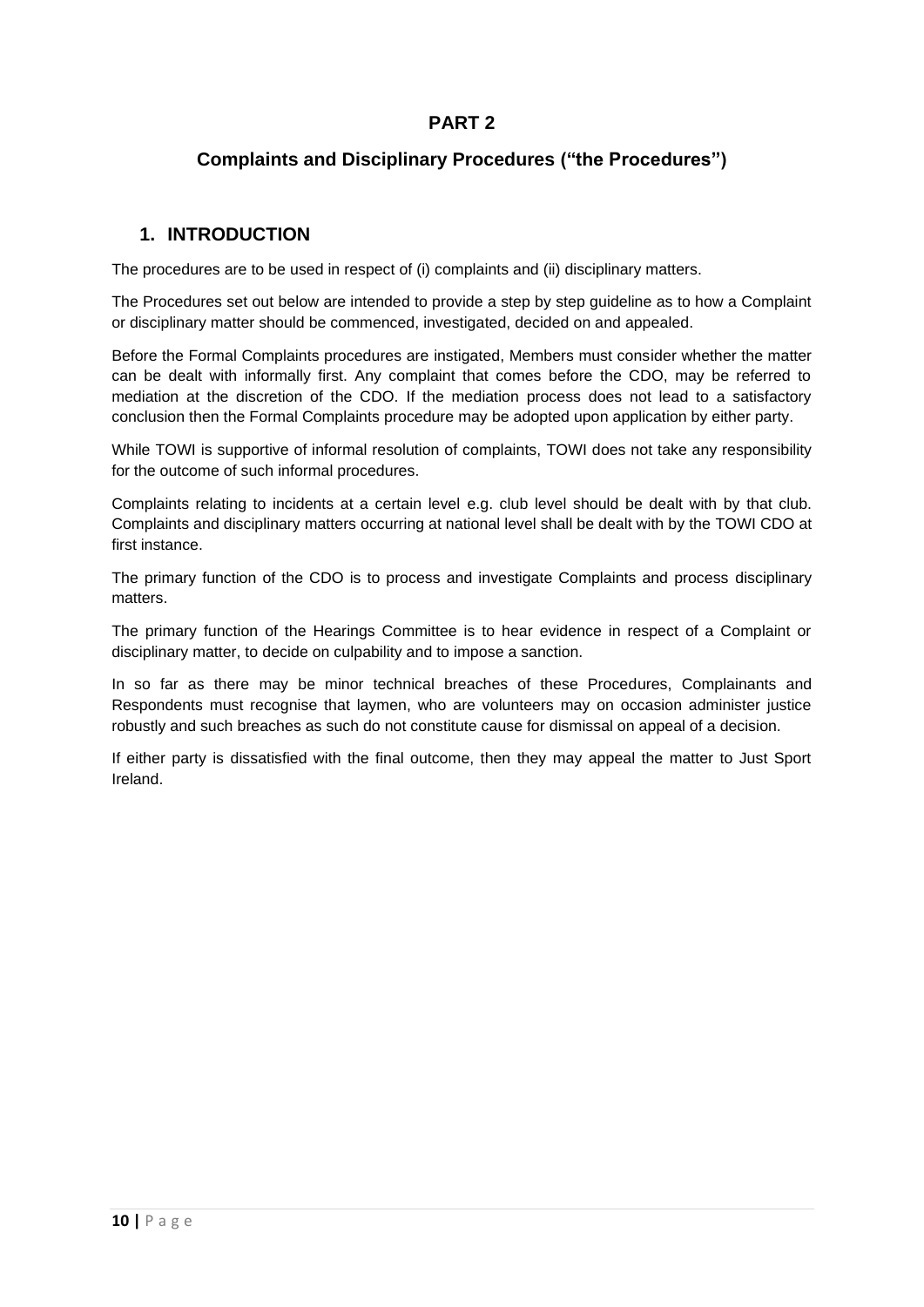## **2. COMPLAINTS AND DISCIPLINARY BODIES (Club and National)**

- 2.1 THE FOLLOWING BODIES SHALL BE EMPOWERED TO IMPOSE SANCTIONS:
	- (a) CDO
	- (b) Responsible Person
	- (c) Hearings Committee

#### 2.2 COMPLAINTS & DISCIPLINARY OFFICER

- a) The Board of TOWI shall appoint a Complaints & Disciplinary Officer ("CDO").
- b) Each Club shall also appoint a CDO.
- c) The Club CDO shall address any incidences that arise with that club.
- d) The TOWI CDO shall address any other incidences.
- 2.3 The CDO shall have the following functions:
	- (i) To receive a written Complaint and Disciplinary Report.
	- (ii) To investigate a Complaint.
	- (iii) To investigate an incident which comes to the attention of the CDO but which is not contained in a Complaint or Disciplinary Report.
	- (v) To determine whether a prima facie case has been made against a Respondent on receipt of a Complaint or an incident which comes to the attention of the CDO but which is not contained in a Complaint or Disciplinary Report.
	- (vi) To issue a warning, having received notice of a Complaint of Disciplinary Report.
	- (v) To refer the Complaint/Disciplinary Report to the Hearings Committee where in the opinion of the CDO a prima facie case to answer has been established.
	- (vi) To dismiss a Complaint where after an investigation, in the opinion of the CDO a prima facie case to answer has not been established.
	- (vii) To refer the parties to a Complaint, to mediation after the informal complaints procedure has concluded, where deemed appropriate.
	- (viii) To correspond with and notify the parties of all necessary information prior to a hearing before the Hearings Committee.
	- (ix) To prepare papers for the Hearings Committee.
	- (x) To present the case in respect of a disciplinary matter before the Hearings Committee.
	- (xi) To maintain a record of decisions of the Hearings Committee.
- 2.4 Where the CDO has any actual, perceived or potential conflict of interest, he shall stand aside from investigating the Complaint/disciplinary matter and the CEO of TOWI/ Club Board of Management shall appoint another CDO in respect of that particular matter. In the event that the CDO does not stand aside, the TOWI CEO shall be entitled to remove the CDO from the investigation and appoint another CDO.
- 2.5 The CDO is not obliged to investigate any Complaint/Disciplinary Report.
- 2.6 In the course of an investigation of any Complaint/Disciplinary Report the CDO may consider any evidence he or she deems relevant and shall have the right to make enquiries of any individuals and seek any information or documents in relation to the matter. For the avoidance of doubt, where necessary, the CDO is entitled to consult with the judge/official/Responsible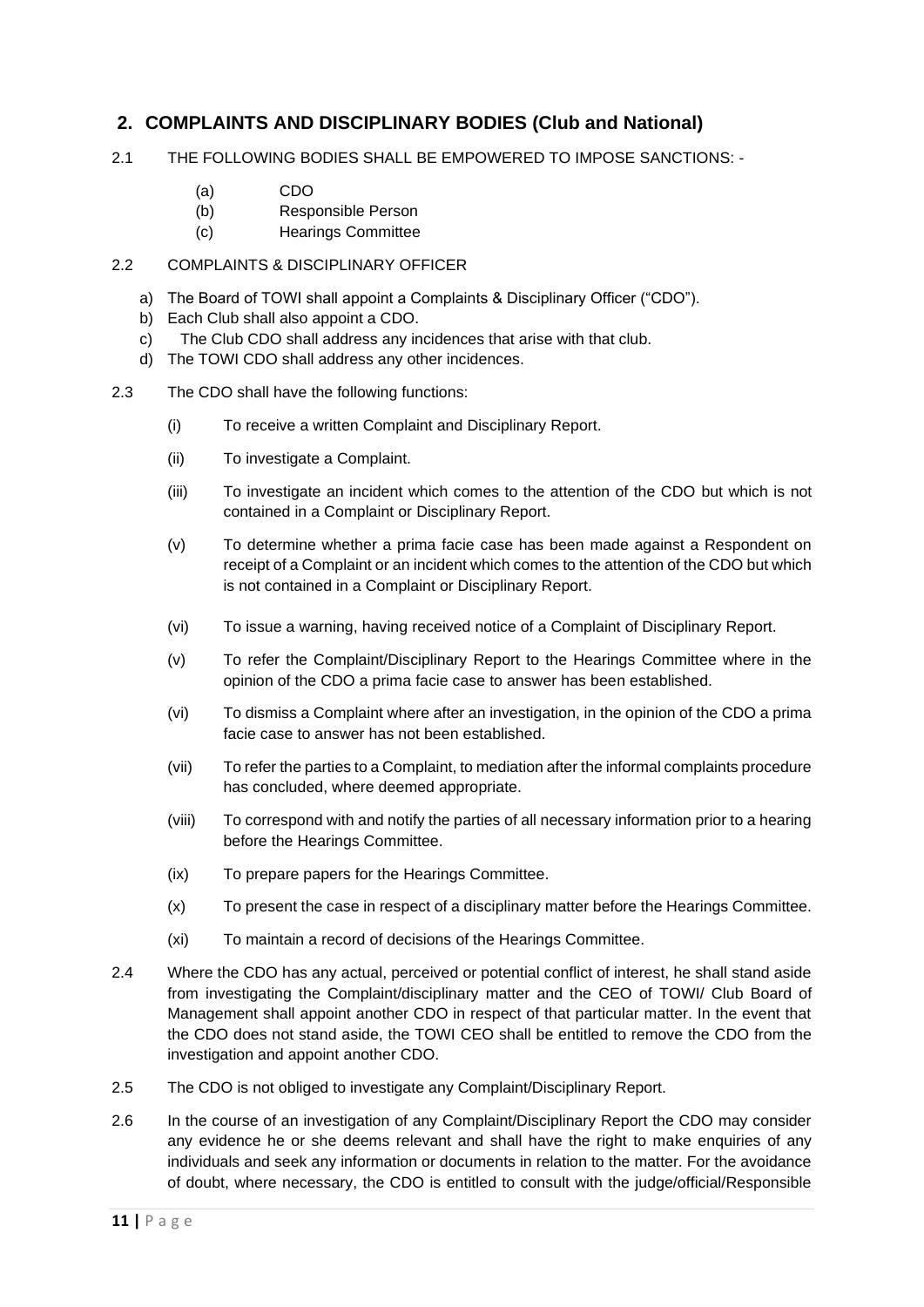Person to clarify any issues arising in relation to a Disciplinary Report, including his or her handwriting.

- 2.7 The CDO is not required to notify a Participant of the investigation while it is ongoing.
- 2.8 Prior to referring the matter to the Hearings Committee the CDO shall notify the Respondent and any other relevant party with the following information and documentation: -
	- (i) Copy of the written Complaint /Disciplinary Report
	- (ii) The relevant rule allegedly breached
	- (iii) Copy of supporting documents relied on by either party
	- (iv) The parties to the Complaint
	- (v) The procedures involved
	- (vi) The possible sanctions
	- (vii) The rights of the parties at the hearing
	- (viii)Any other procedural requirements

#### **2.9 RESPONSIBLE PERSON**

- a) Immediate Sanctions may only be imposed by a Responsible Person at an Event.
- b) The imposition of an Immediate sanction need not be imposed in the order set out at Rules 3.1 and 3.2 of the Disciplinary Rules.
- c) A Responsible Person shall specify the date and nature of the misconduct and the rule allegedly breached in writing prior to imposing an Immediate Sanction.
- d) A Responsible Person shall, where a Respondent is under 18, notify the parents of the Respondent of the Immediate Sanction where such Immediate Sanction involves expulsion from an Event, and/or where a number of warnings and other Immediate Sanctions have been imposed prior to the expulsion sanction away from home.
- e) A Responsible Person shall prepare a Disciplinary Report for the Hearings Committee within three days of the incident or as soon as possible thereafter only if (i) an Immediate Sanction has been imposed and (ii) where the Responsible Person deems it necessary that further sanction are necessary (without commenting on what that further sanction should be).
- f) The Disciplinary Report prepared by a Responsible Person shall contain (a) party affected (b) details of the nature of the misconduct (c) the rule breached (d) Immediate Sanction imposed and (e) time, date and venue of the Event.
- g) A Respondent may challenge the imposition of an Immediate Sanction which involves expulsion from an Event to the Hearings Committee, such a challenge to be heard as expeditiously as possible.

### **2.10 HEARINGS COMMITTEE**

- a) The Hearings Panel shall be appointed by the Board of TOWI and the Club equivalent at AGM or EGM.
- b) The Hearings Committee shall be jointly selected by TOWI Chairperson at national level or by the Club chairperson at club level.
- c) A quorum of 3 persons shall be sufficient to convene a hearing of the Hearings Committee.
- d) The Hearings Committee shall be empowered to delegate any particular function to one member of the Hearings Committee.
- e) On appointment, the Hearings Committee shall appoint a chairperson
- f) No person appointed to the Hearings Panel shall stand for more than five years.
- g) Any person selected to sit on the Hearings Committee who has any actual, perceived or potential conflict of interest in the outcome of the hearing shall stand aside from hearing the Complaint/disciplinary matter. An alternative person shall be appointed from the Hearings Panel by TOWI Chairman or Club chairman.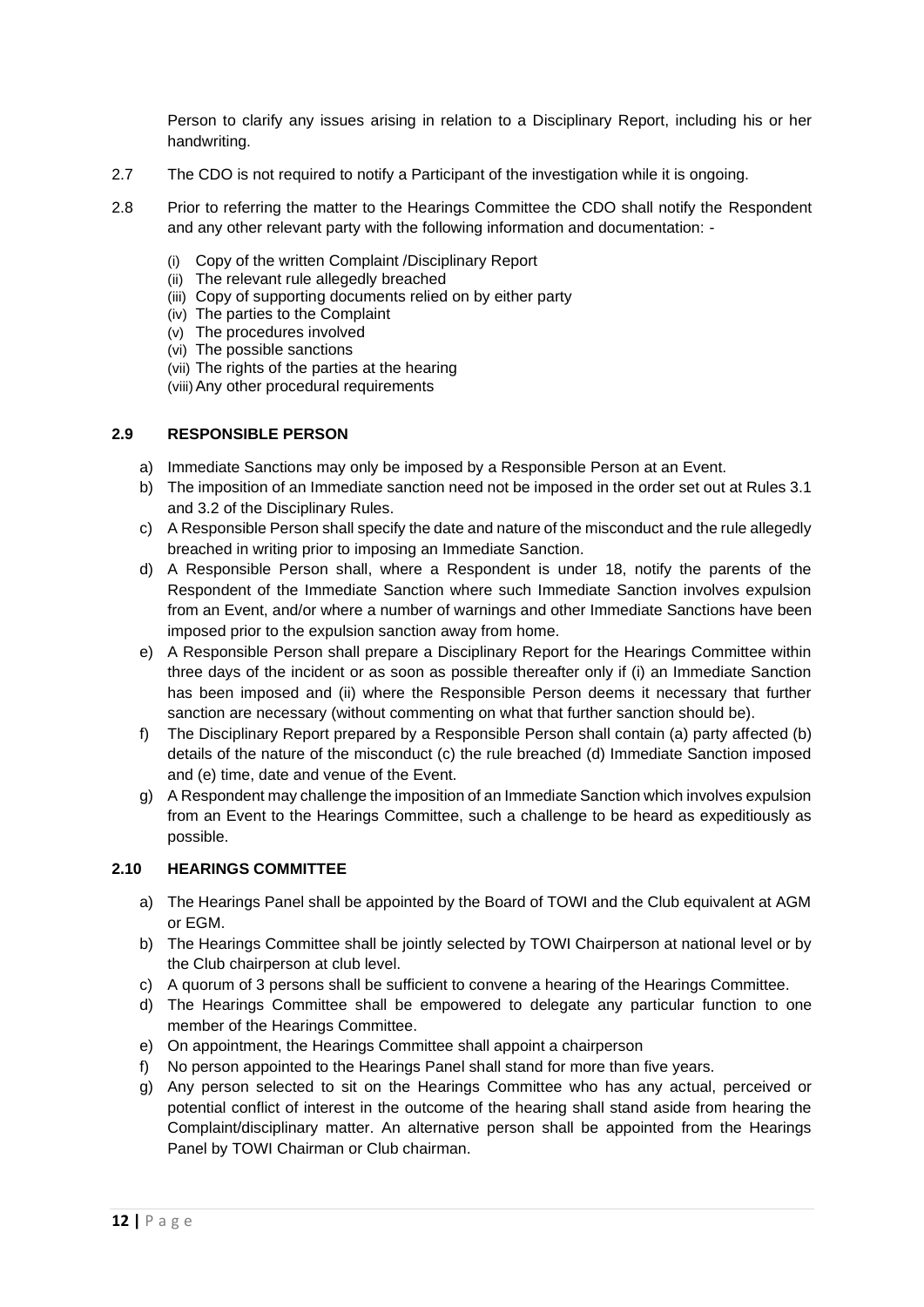- h) The Hearings Committee shall act on a simple majority vote (+ 51%) in arriving at a decision. No minority or dissenting decisions shall be produced. In the event of a majority decision, this shall be the decision of the Hearing Committee.
- i) The Hearings Committee shall have jurisdiction to impose any sanction as set out in sections 3.3 and 3.4 of the Disciplinary Rules.

### **COMMENCEMENT**

#### **3.1 Disciplinary Matter**

The Complaints and Disciplinary process is initiated in respect of a disciplinary matter in any of the following circumstances: -

- a) By a Responsible Person who imposes any Immediate Sanction against a Participant.
- b) By a CDO on receipt of a (i) Complaint in writing or (ii) report from an official/ judge/Responsible Person.
- c) By a CDO on becoming aware of any alleged breach of rules, regulations or codes or any act of misconduct.

#### **3.2 Complaint**

The Complaints and Disciplinary process is initiated in respect of a Complaint in the following circumstances: -

- a) When the CDO receives a valid Complaint in writing.
- b) A valid Complaint shall state (i) the nature of the Complaint and (ii) the date of the incident (iii) the rule allegedly breached.
- c) A valid Complaint shall be made within 14 days of the occurrence of the subject matter of the Complaint, save where exceptional circumstances are proven to the satisfaction of the CDO.
- d) A valid Complaint shall be accompanied with payment of a fee to be borne by the Complainant of €100 for a Complaint made at any level. The fee for any Complaint upheld will be refunded to the Complainant.
- e) A valid Complaint elevated by a Club to national level shall be accompanied with payment of a fee of €250 which shall be borne by the Club.

## **4. COMPLAINTS PROCEDURE**

- 4.1 On receipt of a Complaint (but not a disciplinary matter) by the CDO, the following steps shall be taken in the following order:
	- (i) Informal dispute resolution through the CDO.
	- (ii) Mediation by a SDSI appointed mediator
	- (iii) Formal Hearing on payment of  $€100$
	- (iv) Arbitration.
- 4.2 Where appropriate, the CDO shall approach both parties to attempt to resolve the dispute on an informal basis within a 14-day period. An extension to this 14-day limit may be considered by the CDO in exceptional circumstances.
- 4.3 In the absence of reaching a resolution, the CDO may require the parties to engage in mediation outlined as follows:
	- (i) It shall be mandatory for both parties to the Complaint to participate in mediation.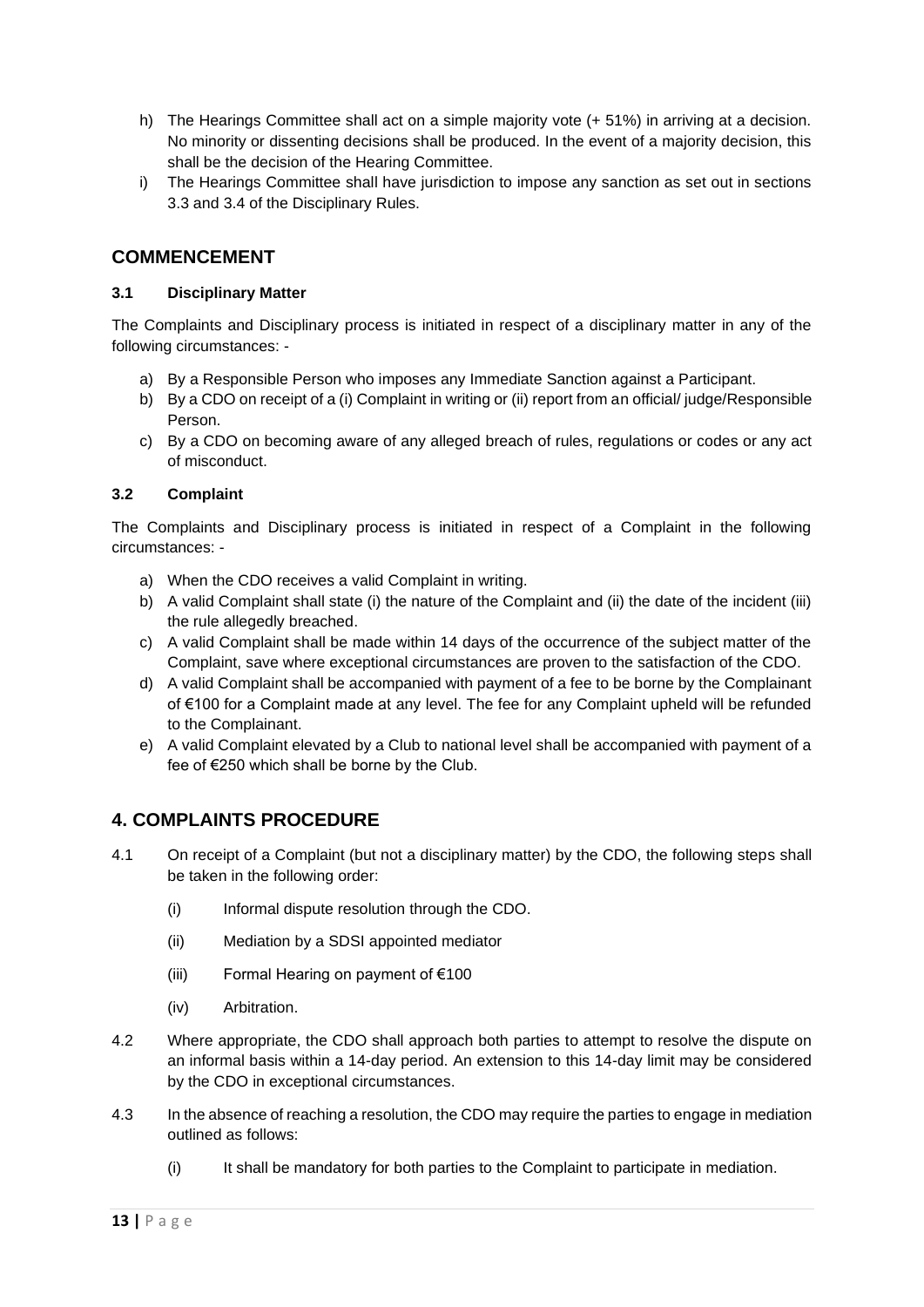- (ii) The mediation shall be conducted under the then current mediation procedures of Just Sport Ireland (SDSI) mediation and shall precede any such Complaint being heard before a Hearings Committee of TOWI or in SDSI arbitration.
- (iii) The CDO shall appoint a SDSI mediator to attempt to resolve the Complaint between the parties.
- (iv) The costs and expenses of the mediation shall be underwritten by TOWI. Such costs and expenses do not include either party's professional advisors, who are specifically excluded from participating in the mediation session.
- (v) The initial mediation session shall be held within fourteen (14) days after the appointment of the mediator. The CDO shall have the discretion to extend this deadline where deemed appropriate.
- (vi) The parties acknowledge and agree that mediation proceedings are settlement negotiations, and that, to the extent allowed by applicable law, all offers, promises, conduct and statements, whether oral or written, made in the course of the mediation by any of the parties shall be confidential and inadmissible in any subsequent TOWI hearing or in SDSI arbitration.
- (vii) Any party seeking to refer the matter to the formal Hearings Procedure following mediation, shall notify the CDO within 14 days of the Mediation session. The notifying party is liable to pay the referral fee of €100.
- (viii) On receipt of such notification, the CDO shall initiate the Hearings Procedure by referring the matter and the Complaint Report to the Chairperson of the Hearings Committee.

## **5. HEARINGS PROCEDURE**

- 5.1 Within 14 days of receipt of the Complaint/ Disciplinary Report, the Chairperson of the Hearings Committee shall write to the relevant parties advising them of
	- (i) The relevant rule and offence alleged
	- (ii) Composition of the committee
	- (iii) Declaration that the committee members have no interest in the outcome
	- (iv) Confirmation of documents to hand
	- (v) Invitation for any further clarification / submissions in writing
	- (vi) Invitation of any further evidence to be relied on
	- (vii) Rights of the parties
	- (viii) Time, date and venue for hearing

The Hearings Committee shall have discretion to extend the deadline where they deem it appropriate.

5.2 In circumstances where an expedited process is necessary the Chairperson of the Disciplinary Panel, may designate himself or herself or another member of the Disciplinary Panel to serve as the Hearing Committee in the event that it is not possible to constitute a Hearing Committee in an expedited manner. In such cases, the Chairperson shall have all the powers of a Hearing Committee as if a Hearing Committee had been duly convened.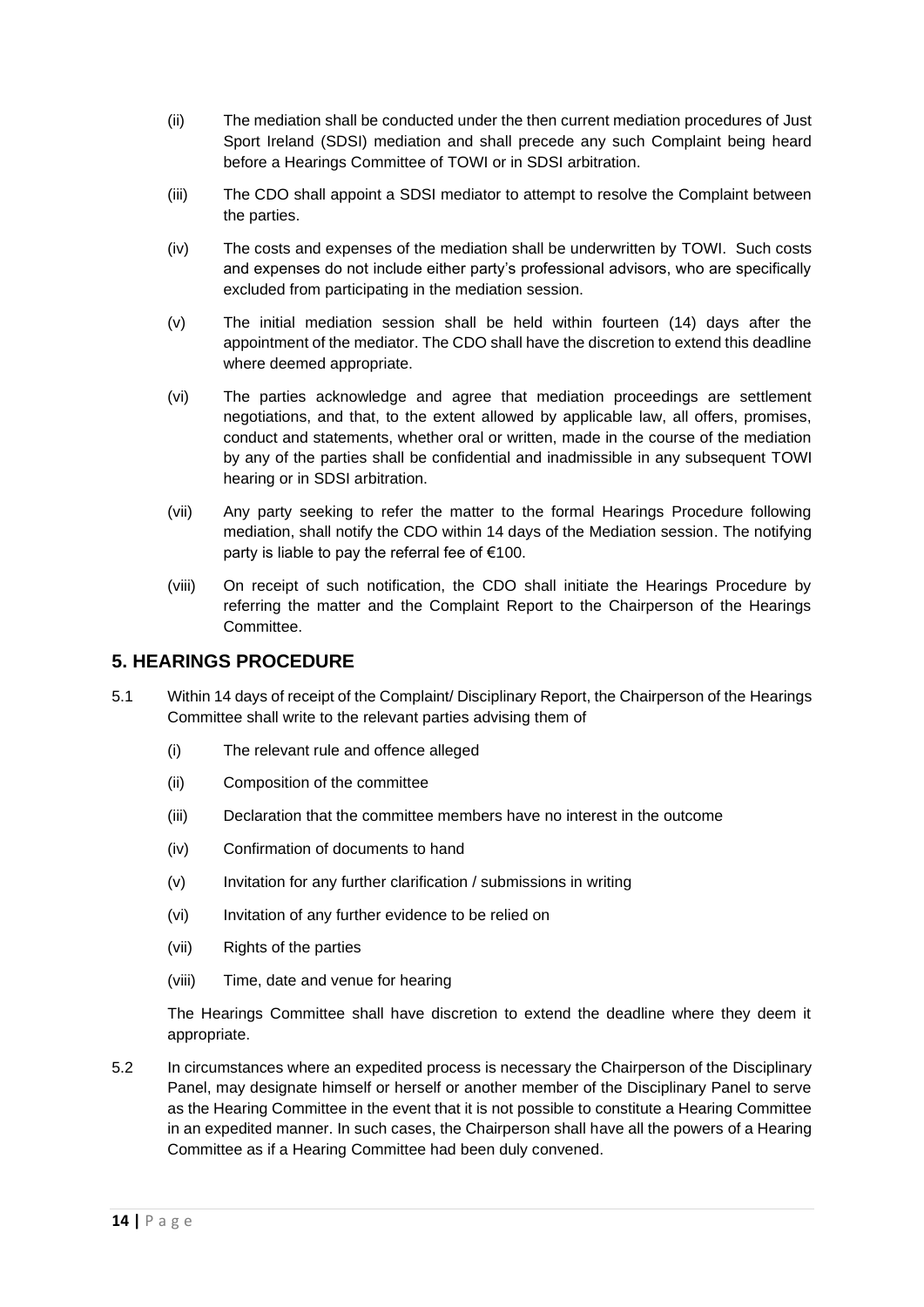- 5.3 The Hearings Committee, in its discretion, may invite other persons (including but not limited to witnesses, officials or experts) to provide evidence or assistance to the Committee in any form.
- 5.4 The parties are entitled at a hearing to:
	- (i) Be accompanied at the hearing, by either a Member of TOWI or if the Member is a minor, by a parent or guardian.
	- (ii) Call witnesses. Such witnesses may only be present to give their evidence and which witnesses may be questioned by the Hearings Committee.
	- (iii) Make submissions in writing or otherwise.

Where a party exercises any or all of the rights as set out in (i), (ii) or (iii) above then the party shall notify the CDO, chairperson of the Hearings Committee and the other party of the names of any persons accompanying and the names of any witnesses.

- 5.5 The Hearings Committee shall conduct the hearing in any matter that it deems necessary.
	- a) The Hearings Committee shall have the discretion to accept testimony by telephone, written statement or submission, whether by fax, email or other means.
	- b) The Hearings Committee shall have the power to decide on the admissibility, relevance and weight of any evidence (including the testimony of any fact or expert witness) and shall not be bound by any laws or rules regarding the conduct of Court proceedings in relation to such matters. Facts may be established by any reliable means, including admissions.
- 5.6 In the event of the non-attendance, without reasonable cause (considered by the Committee to be justifiable reason for non-attendance), of a CDO or Complainant at a hearing, the Complaint/disciplinary action against the Respondent shall be dismissed
- 5.7 In the event of non-attendance, without reasonable cause, of a Respondent at a hearing, the Hearings Committee will be entitled to proceed to hear the matter and decide the matter based on the information and evidence before it. The Hearings Committee may draw an adverse inference against a Respondent who fails to appear at the hearing after being given reasonable notice of the hearing, or the Participant's refusal to answer questions put to him or her by the Complainant/CDO or by the Hearings Committee.
- 5.8 The Hearings Committee may adjourn or rearrange the hearing at its discretion. An adjourned or rearranged hearing shall take place as soon as is practicable, and the suspension of the Member, if already imposed, shall be automatically extended until the rearranged hearing takes place.
- 5.10 In the case of a disciplinary action the CDO shall present the case against the Respondent. In the case of a Complaint the Complainant shall present the case against a Respondent.
- 5.11 The CDO/Complainant shall have the burden of proving the alleged rule breach(es).

The standard of proof shall be whether the CDO/Complainant has established the rule breach(es) on the balance of probabilities. Where facts are established by virtue of a Disciplinary Report the burden of proof is then on the Respondent to establish the contrary on the balance of probabilities.

- 5.12 Facts established by a decision of a Court which is not the subject of a pending appeal shall be irrefutable evidence of those facts against a Respondent.
- 5.13 A Disciplinary Report shall be, until the contrary is established to satisfaction of the Hearing Committee, sufficient evidence of: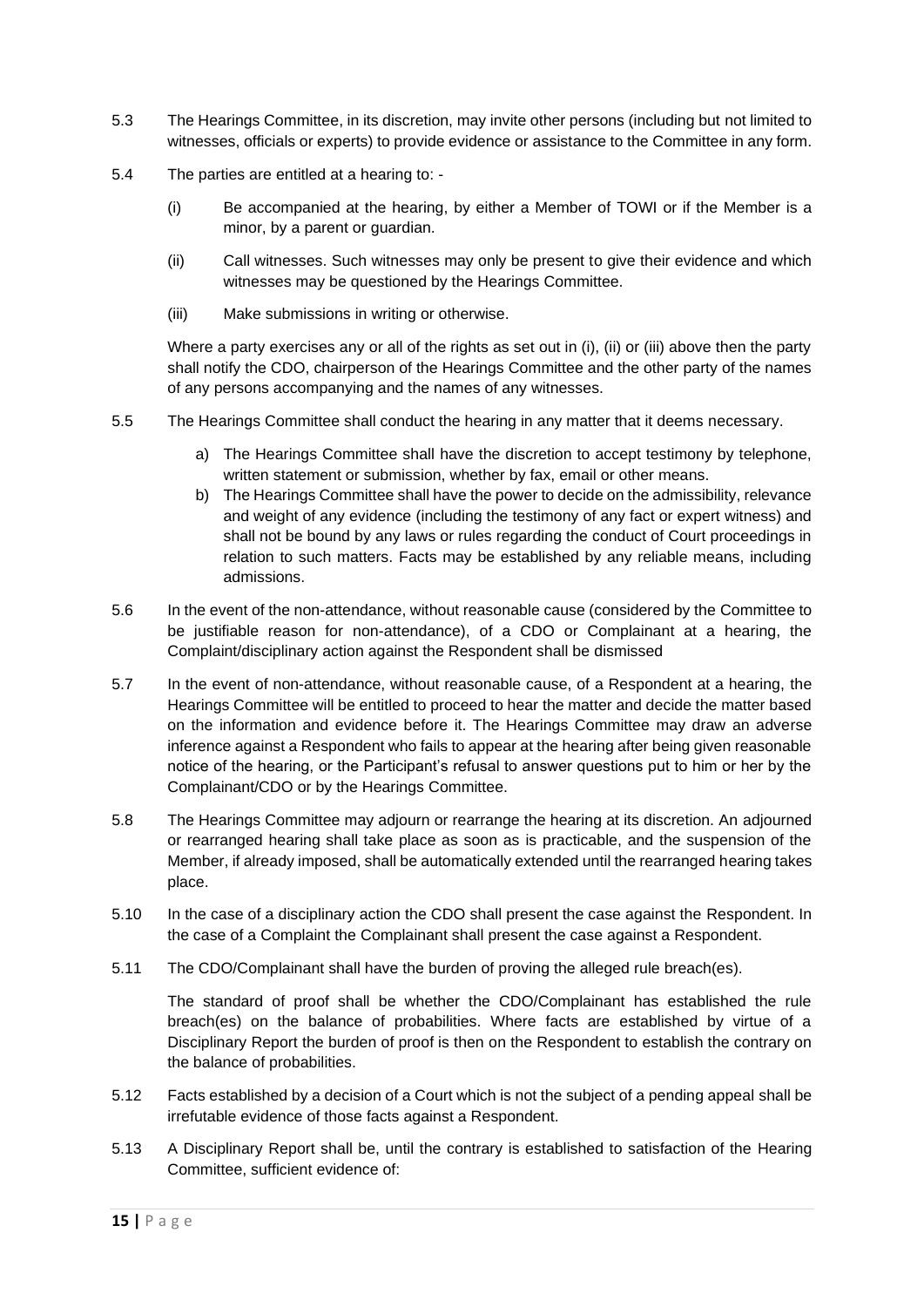- (i) the qualifications and authority of any official/judge/citing commissioner/ Responsible Person who has reporting authority; and
- (ii) the authority of the official/judge/Responsible Person who signed the Disciplinary Report.
- (iii) the facts stated in the Disciplinary Report.
- 5.14 On deciding culpability but prior to the imposition of a sanction, the Hearings Committee shall take into account any aggravating/mitigating factors into account.
- 5.15 After deciding on culpability of the Respondent the Hearings Committee shall impose a sanction as set out in clause 3.3. and 3.4 of the Complaints & Disciplinary Rules.
- 5.16 The decision of the Hearings Committee shall be made and notified in writing to the relevant parties within 3 days of the hearing, unless the Hearings Committee deem an extension of time necessary. The CDO shall retain the decision on a register.
- 5.17 The written decision shall be in a format as set out in the appendices. The decision shall include reference to the parties' right to appeal the decision to SDSI within 14 days of the date of the decision.
- 5.18 Pending the appeal the original sanction imposed by the Hearings Committee shall stand.

## **6. APPEALS/ARBITRATION**

- 6.1 A decision of the Club/TOWI Hearings Committee may be appealed exclusively by referral to Just Sport Ireland, within 14 days from receipt of such decision, for final and binding arbitration in accordance with the Sport Dispute Solutions Ireland (SDSI) Arbitration Rules.
- 6.2 The appeal to SDSI arbitration shall be limited to the legality of the procedures used and/or the decision made.
- 6.3 The appellant shall deliver a written notification to appeal to the secretary of SDSI within 14 days of receipt of the Hearings Committee decision specifying (a) date of decision (b) the grounds of appeal (c) copy of relevant documentation together with (d) and SDSI fee.
- 6.4 A copy of the Notice of Appeal shall be sent by registered post to the CEO of TOWI and the CDO and Complainant/Respondent to any appeal.
- 6.5 No Member, Participant, Unit or TOWI Ltd or its Affiliate members may issue Court proceedings relating to such dispute in any Court in any jurisdiction.
- 6.6 No Member, Participant, Unit or TOWI Ltd, or its Affiliate members shall refer a dispute to SDSI Arbitration or CAS arbitration until all available avenues of resolution under the TOWI Rules have been exhausted.

For more details on SDSI refer to<http://sportdisputesolutions.ie/>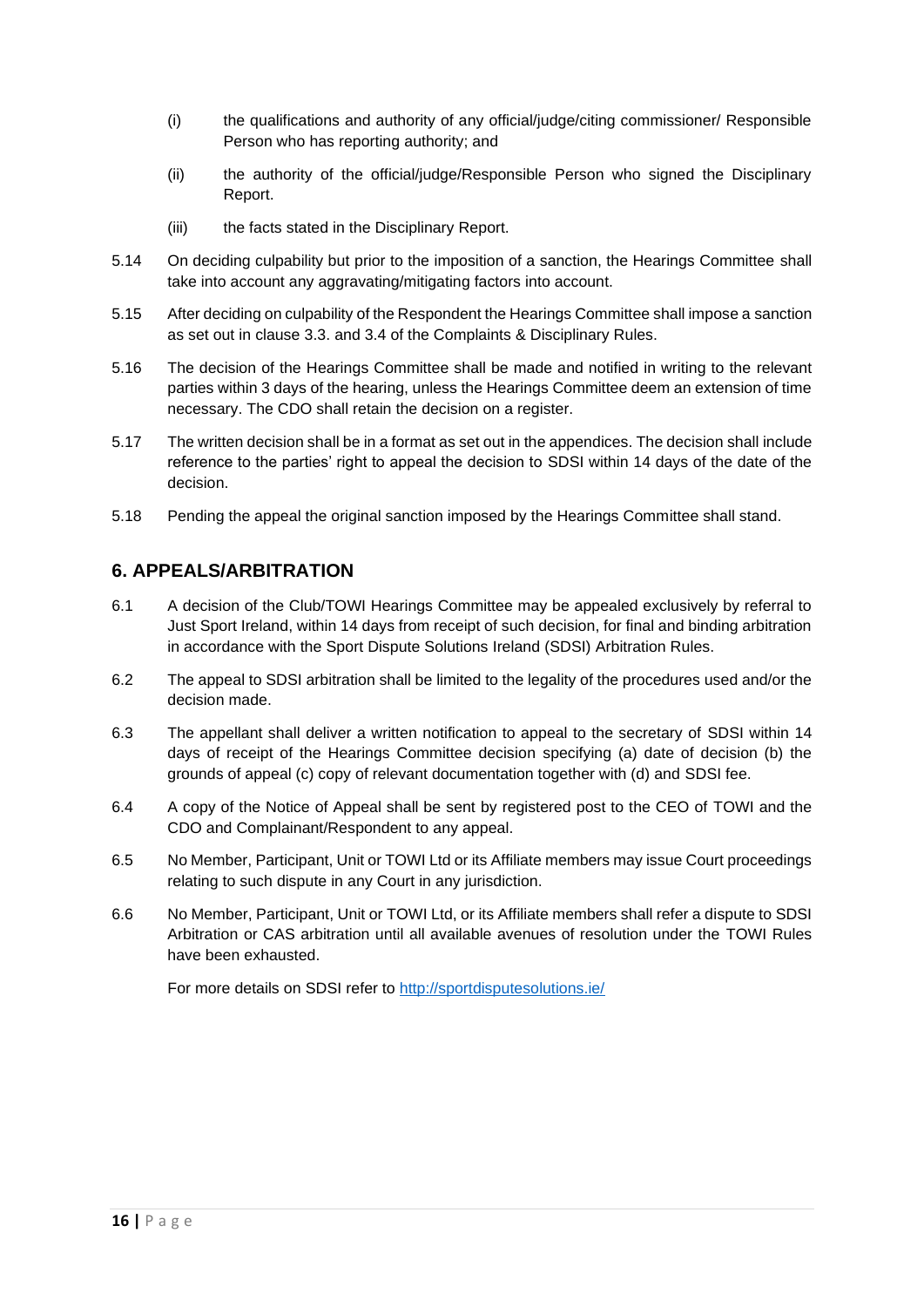#### **SCHEDULE 1**

#### **GENERAL PROVISIONS**

#### 1.1 DEVIATION

Any deviation from these Rules or the procedures referred to in these Rules shall not invalidate any finding, procedure, decision or result under these Rules unless the person relying on such deviation establishes that it casts material doubt on the validity of such finding, procedure, decision or result and the other parties to the proceedings cannot rebut that doubt or otherwise establish the validity of such finding, procedure, decision or result.

#### 1.2 DAYS

Unless otherwise specified, time periods in these Rules are total consecutive days irrespective of weekends or holidays. When a deadline falls on a weekend or a statutory holiday, the next working day shall be the deadline for the purpose of these Rules.

#### 1.3 TECHNICAL DEFECTS

All acts done in good faith by any Person in the implementation of these Rules, notwithstanding that it is afterwards discovered that there was some defect in the appointment or authority of such Person so acting, shall be as valid as if every such Person had been duly appointed or authorised.

#### 1.4 LIABILITY

None of TOWI Ltd, members, officers, employees, agents, representatives and other Persons involved in the administration of these Rules shall be liable to any Person in any way, in relation to acts done or omitted to be done in good faith in connection with these Rules.

#### 1.5 SEVERABILITY

If any clause or provision of these Rules is held invalid, unenforceable or illegal for any reason, these Rules shall remain otherwise in full force apart from such clause or provision which shall be deemed deleted insofar as it is invalid, unenforceable or illegal.

#### 1.6 DISCRETION

Where a matter arises that is not otherwise provided for in these Rules, the Person or body called upon to resolve the matter shall have discretion to do so in such manner as he or she or it sees fit, provided that such resolution does not materially undermine the reliability of proceedings under these Rules or otherwise cause material injustice to the Participant to whom these Rules are being applied.

#### 1.7 CONFIDENTIALITY

The Complaints and Disciplinary Bodies shall keep all information disclosed to them confidential and no disclosure of any detail shall be made to any third party unless in the administration of their disciplinary function. The administration of a disciplinary function may require the disclosure of certain offences and sanctions to be made to other persons at Club, or National level but only where strictly required. The documents produced during any proceedings shall remain private unless required by Law.

#### 1.8 MINORS

Any Member under the age of 18 shall be accompanied by their guardian or parent at a hearing. Any Member under the age of 18 who is a Complainant or a Respondent is obliged to attend any hearing and where appropriate, by video link. In all cases, but particularly where the subject of the Complaint is under 18, steps should be taken to ensure the fair treatment of both parties, and advice should be sought if necessary from the Club, Region and National Children's Officer /CEO.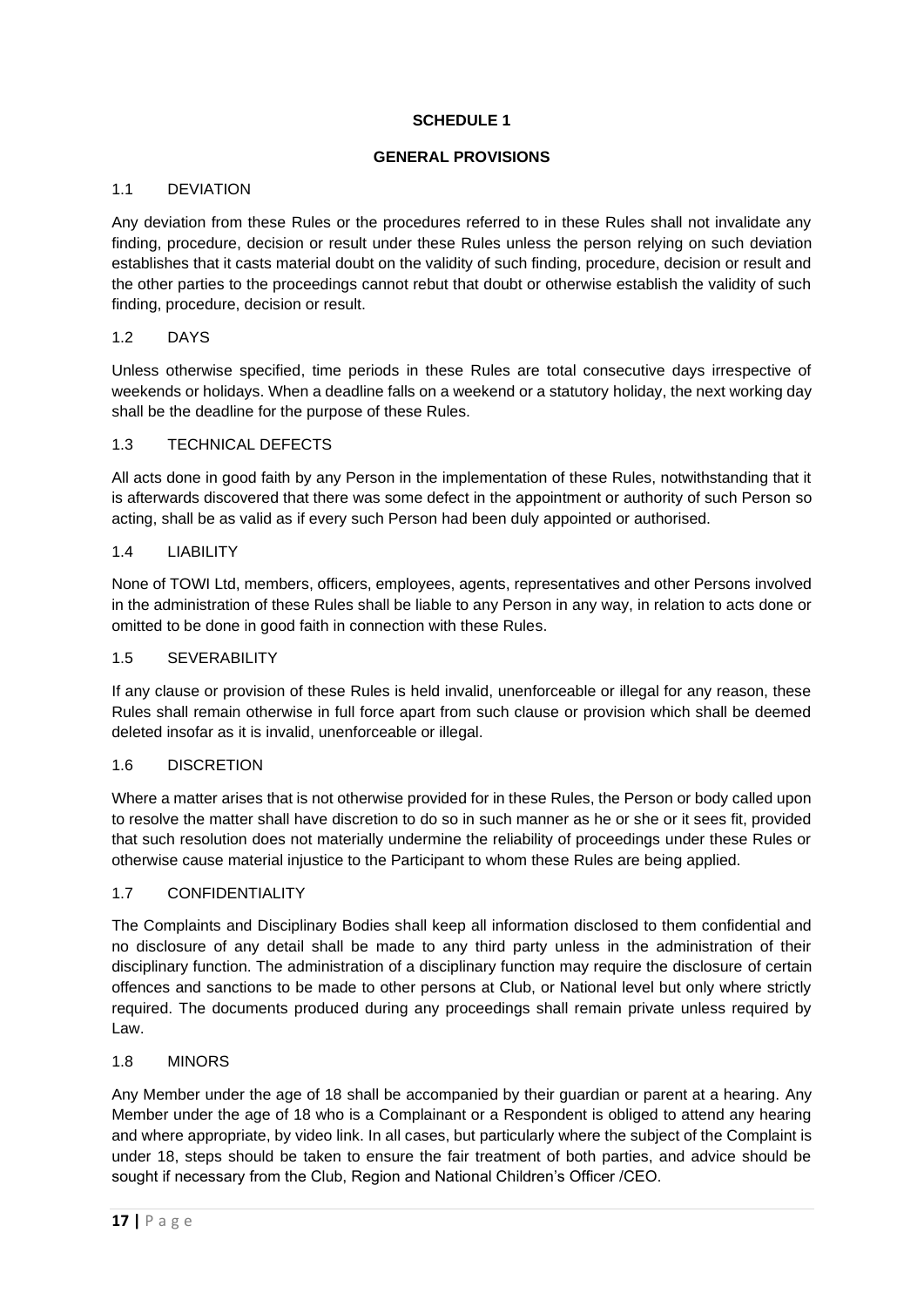The Hearings Committee shall ensure a Children's Officer is present at a hearing where the matter concerns an under 18-year-old Member. The Children's Officer shall be invited to make submissions on behalf of the child at the hearing. The Hearings Committee shall never exceed three persons when an under 18-year-old is providing evidence.

#### 1.9 COSTS/EXPENSES

Any costs or expenses incurred by a Member (or any of their witnesses but not including the CDO and/or the Hearings Committee) in relation to any matter under the Procedures will be the sole responsibility of that Member. The Hearings Committee shall have no authority to make any award for costs. There is a cost for each Club and TOWI in administering the Complaints and Disciplinary process. Accordingly, Members when making a Complaint only will be obliged to pay an administration fee. Where a Complaint is upheld, the administration fee will be reimbursed to the Complainant.

#### 1.10 CRIMINAL CHARGES

The Hearings Committee shall have the right to suspend a Member where that Member is subject to a criminal charge where that charge has the potential to TOWI into disrepute. Once the matter has been dealt with by the statutory authorities, the Hearings Committee reserves the right to take further action as appropriate.

In the event of criminal charges being initiated in relation to the alleged misconduct of a Member the subject of the Complaint received, then the Member may be suspended pending the outcome of the said charges, which will be referred to the statutory authorities. Once the appropriate statutory authorities have dealt with the matter, even if the Member concerned is not eventually convicted of the charge, the Hearings Committee shall nevertheless have the right and power to review all circumstances in accordance with this procedure and decide to continue the suspension or expel the Member, if it deems it so necessary in the interests of TOWI as a whole.

#### 1.11 POOR PRACTICE

Allegations of a breach of TOWI Code of Ethics and Good Practice for Youth Sport are not necessarily suspected child abuse. A breach of the code of conduct can be due to poor practice which should be dealt with pursuant to these Procedures.

#### 1.12 SUSPENSION PENDING HEARING

A Hearings Committee shall be empowered to impose a suspension on a Respondent pending the determination on culpability where the gravity of the Complaint/ disciplinary matter shall warrant immediate suspension.

#### 1.13 NOTIFICATION TO TOWI

TOWI shall be notified if a Member is suspended, is stepped down from a position or expelled from a Club. Notification should be received in writing from the person or committee imposing the sanction stating the sanction imposed, the outcome and their authority in the process.

#### 1.14 SERVICE

All communications shall either be hand-delivered or sent by post to the CDO c/o TOWI, Pallasbeg Hse, Cappamore, Co. Limerick V94KP82 or by email to [secretary@irishtugofwar.com,](mailto:secretary@irishtugofwar.com) the relevant Club address and to the Complainant/Respondent. Any such communications shall be deemed to be delivered:

- a) If hand-delivered, at the time of delivery;
- b) If posted at the expiration of 48 hours after the envelope containing same shall have been put in the post; and